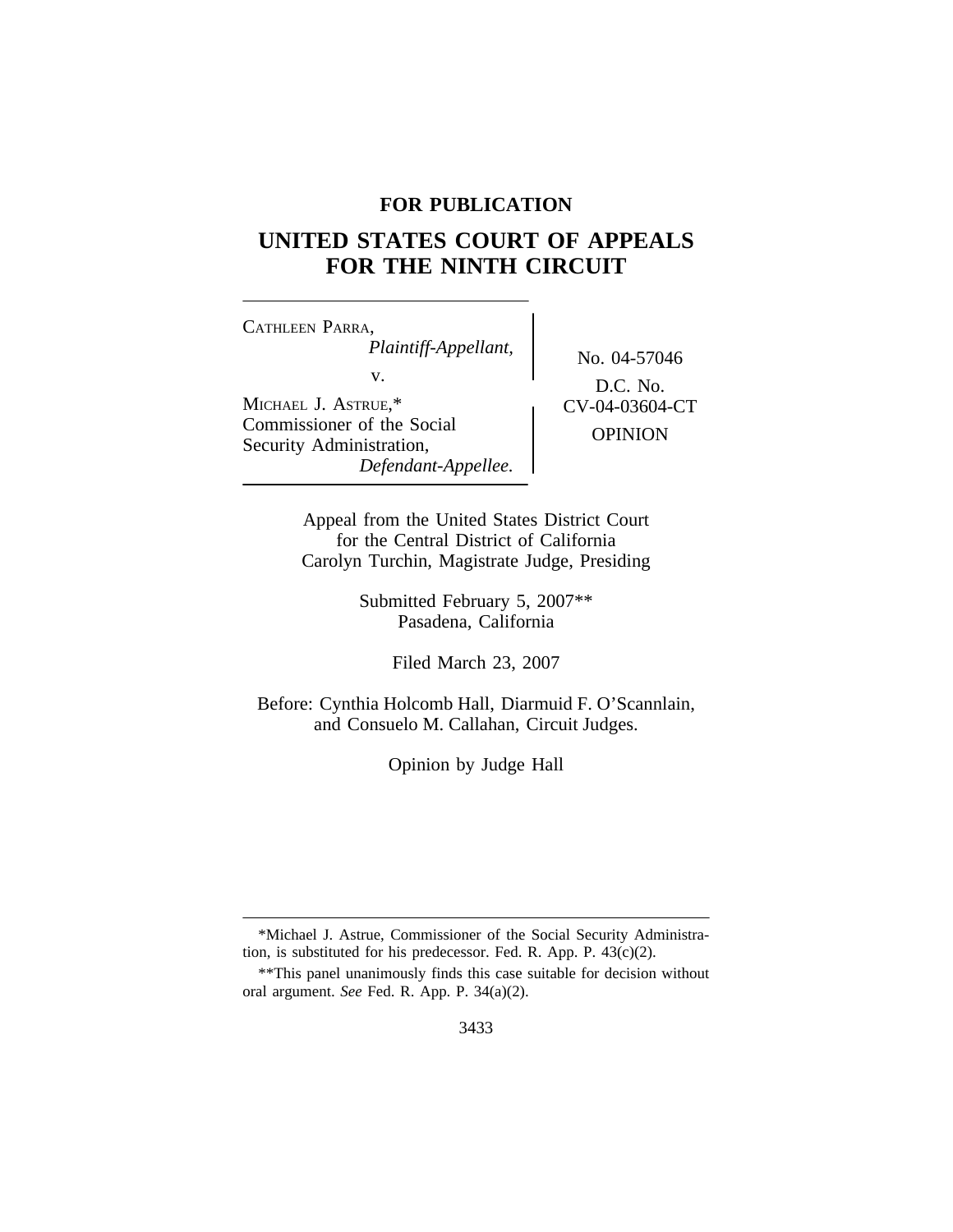## **COUNSEL**

Andrew Koenig, Ventura, California, for the appellant.

Liz Noteware, Assistant Regional Counsel, Social Security Administration, San Francisco, California, for the appellee.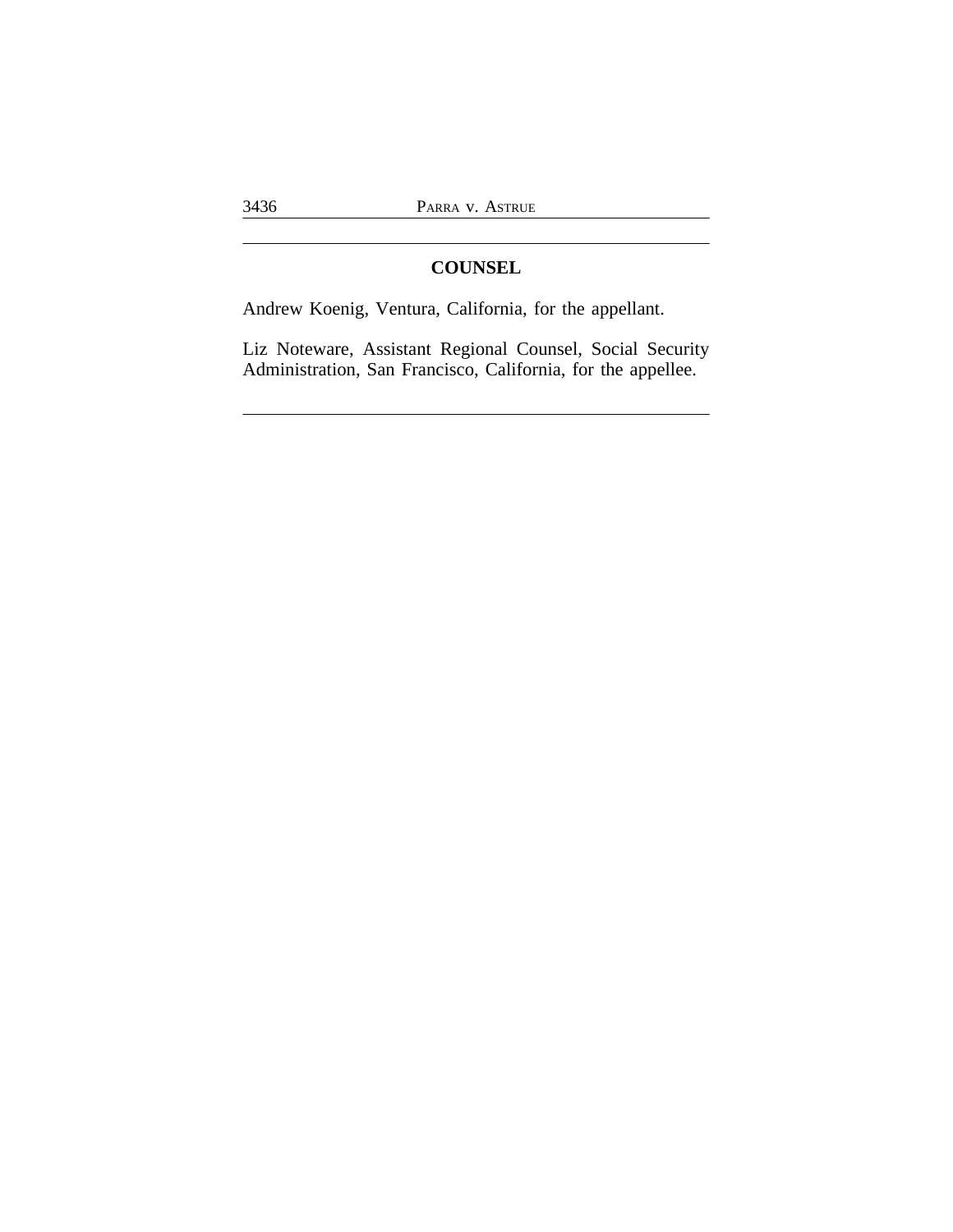#### **OPINION**

#### HALL, Senior Circuit Judge:

In 1996, Congress amended the Social Security Act to preclude an award of disability benefits if drug or alcohol abuse is "a contributing factor material to the Commissioner's determination that the individual is disabled." 42 U.S.C.  $§$  423(d)(2)(C). In this appeal, we confront an issue explicitly left open by our prior opinions, namely which party bears the burden of proof on this substance abuse issue. Consistent with other circuits that have considered this question, we hold that when evidence exists of a claimant's drug or alcohol abuse, the claimant bears the burden of proving that his substance abuse is not a material contributing factor to his disability. Because this claimant failed to carry that burden, we affirm the Commissioner's denial of benefits.

#### **I. Background**

On April 15, 1994, Joseph Parra ("Parra") applied for Disability and Supplemental Security Income benefits under Titles II and XVI of the Social Security Act. Parra alleged disability since November 1, 1992 due to alcoholism and bursitis. Following a hearing, an Administrative Law Judge ("ALJ") denied Parra's application. The ALJ found that Parra's testimony regarding his physical ailments was neither credible nor medically supported. He also found that 42 U.S.C. § 423(d)(2)(C) barred Parra from receiving benefits because Parra's alcoholism was a material contributing factor to his disability. Parra appealed this decision to the district court, which remanded the case to the ALJ under 42 U.S.C. § 405(g) with instructions to consider a medical examination performed upon Parra following the ALJ's decision.

Parra died on September 8, 2000 from cardiovascular collapse, hepatorenal syndrome, hepatocellular carcinoma, and liver cirrhosis. Parra's daughter, Cathleen, was substituted as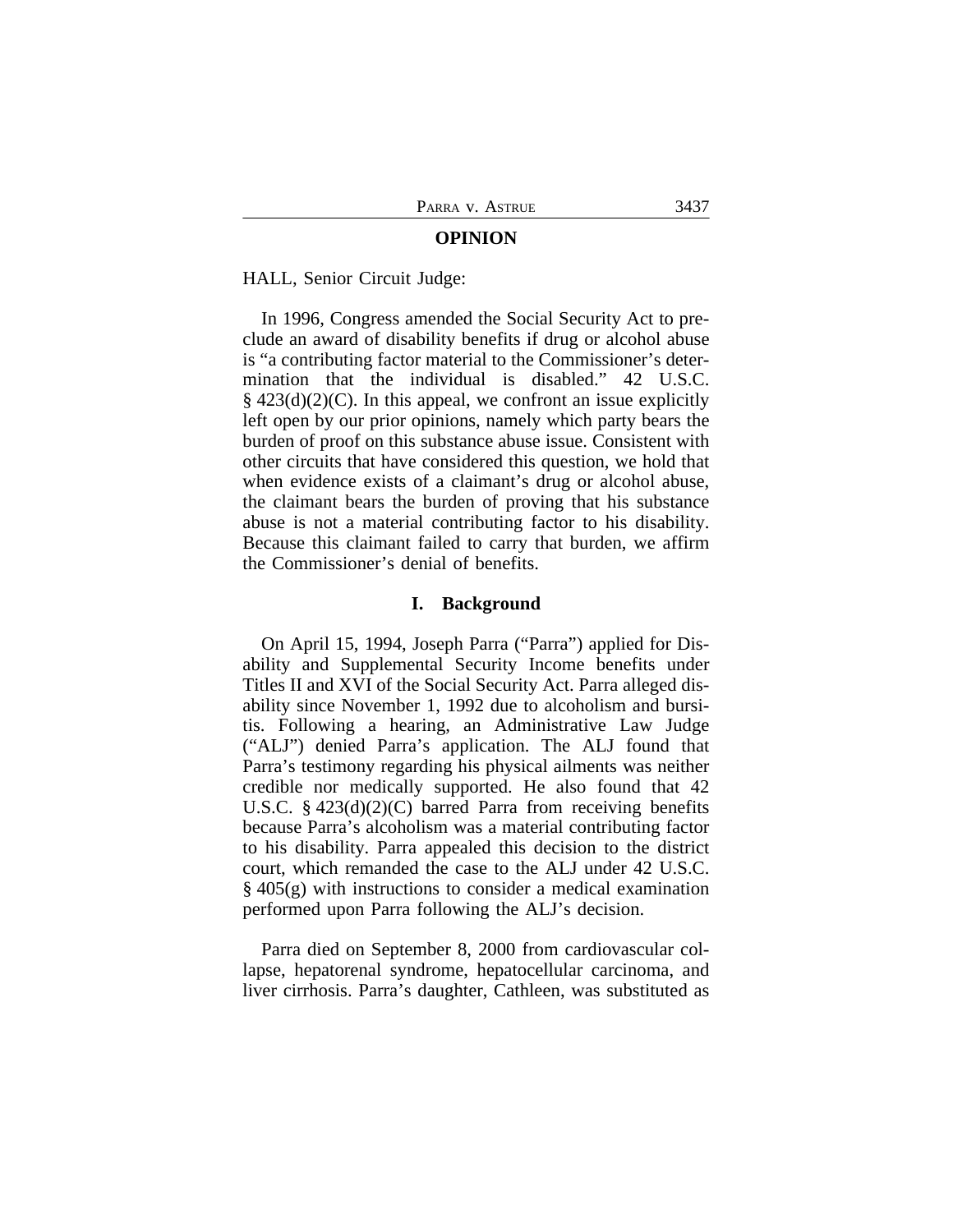plaintiff and testified at a hearing the following month. Subsequently, the ALJ issued a decision finding that Parra's alcoholism was a material contributing factor to any disability incurred before July 1, 1999. Because Parra's disability insurance coverage lapsed on December 31, 1995, he was entitled to no relief.**<sup>1</sup>** Cathleen again sought review by the district court, and the parties stipulated to a second 42 U.S.C. § 405(g) remand to reconsider her testimony and the weight it should be given.

A third hearing was held before a different ALJ on January 3, 2003. At the hearing, Cathleen testified that, during his insured period, her father experienced pain in his hands and knees and also suffered from hearing difficulties, confusion, and paranoia. She also testified that he drank to the point of intoxication "occasionally" and that his alcohol use was not "excessive," although when pressed for details she explained that he often consumed twenty-four beers in a three-day period and became intoxicated at least weekly. The ALJ also heard testimony from Dr. Jerome Marmorstein, a medical expert who reviewed Parra's medical history. Dr. Marmorstein testified that Parra's medical records showed severe complications due to cirrhosis from July 1999 forward, although the disease had undoubtedly "come on over many years" and could have been "moderately well advanced" or "moderately severe" before Parra's insurance lapsed in 1995. Following Dr. Marmorstein's testimony, the ALJ stated orally that the evidence clearly indicated that Parra was disabled due to alcohol-induced cirrhosis by 1995, and that the operative question was whether the disease would have resolved itself had he quit drinking before his insurance lapsed.

The ALJ issued his final decision on April 4, 2003. He rejected Parra's bursitis claim because the medical evidence

3438

**<sup>1</sup>**The ALJ found Parra disabled from July 1, 1999 until his death, but because he died without a surviving spouse, the ALJ dismissed the claim for SSI benefits. *See* 20 C.F.R. §§ 416.1457(c)(4), 416.542(b).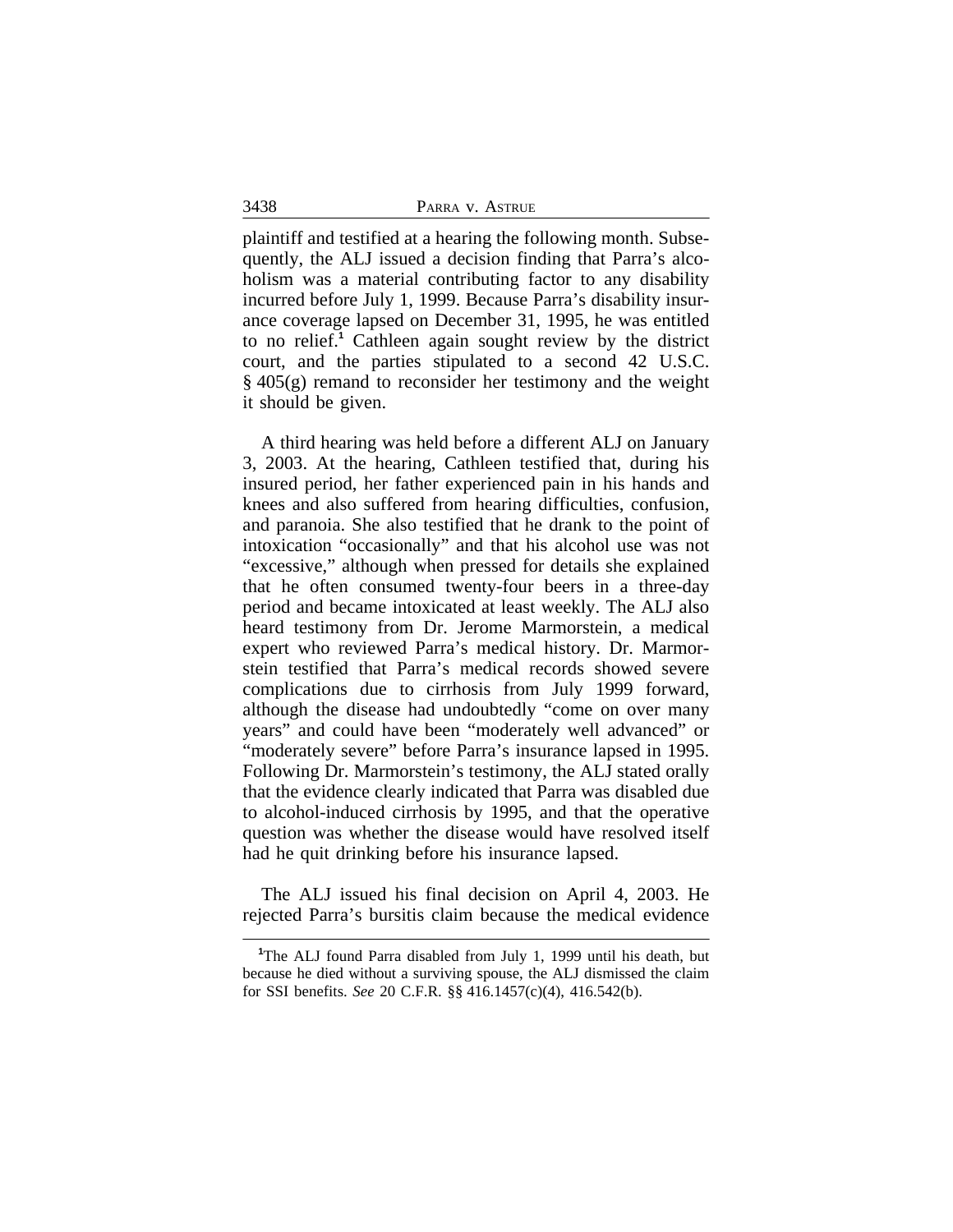| PARRA V. ASTRUE | 3439 |
|-----------------|------|
|-----------------|------|

failed to show a severe physical impairment prior to December 31, 1995. Turning to the substance abuse claim, the ALJ found that "by the summer of 1994 the claimant was disabled primarily due to heavy alcohol consumption and intoxication" and also had "moderately severe but curable cirrhosis of the liver." But he further found that prior to July 1999, it was likely that Parra would have recovered had he quit drinking. Therefore Parra's cirrhosis was irreversible only after that date. The ALJ also explicitly ruled that the claimant bore the burden of proving that his alcoholism was not a contributing factor material to his disability. Because his disability likely would have resolved had Parra ceased using alcohol during his insured period, the ALJ found him ineligible for disability benefits under 42 U.S.C.  $\S$  423(d)(2)(C). The district court affirmed this ruling.

## **II. Standards of Review**

We review de novo a district court's affirmance of an ALJ's decision. *Tackett v. Apfel*, 180 F.3d 1094, 1097 (9th Cir. 1999). We may set aside the ALJ's denial of benefits only "when the ALJ's findings are based on legal error or are not supported by substantial evidence in the record as a whole." *Id.* Substantial evidence is such relevant evidence as a reasonable mind might accept as adequate to support a conclusion. *Flaten v. Sec'y of Health & Human Servs.*, 44 F.3d 1453, 1457 (9th Cir. 1995). Where the evidence can reasonably support either affirming or reversing the decision, we may not substitute our judgment for that of the Commissioner. *Id.* 

#### **III. Discussion**

Cathleen Parra appeals the ALJ's 2003 decision on three grounds. She alleges that (1) the ALJ erred by failing to perform the full five-step analysis to determine Parra's disability, (2) the ALJ erred in finding that alcoholism was material to Parra's disability, and (3) the ALJ improperly discredited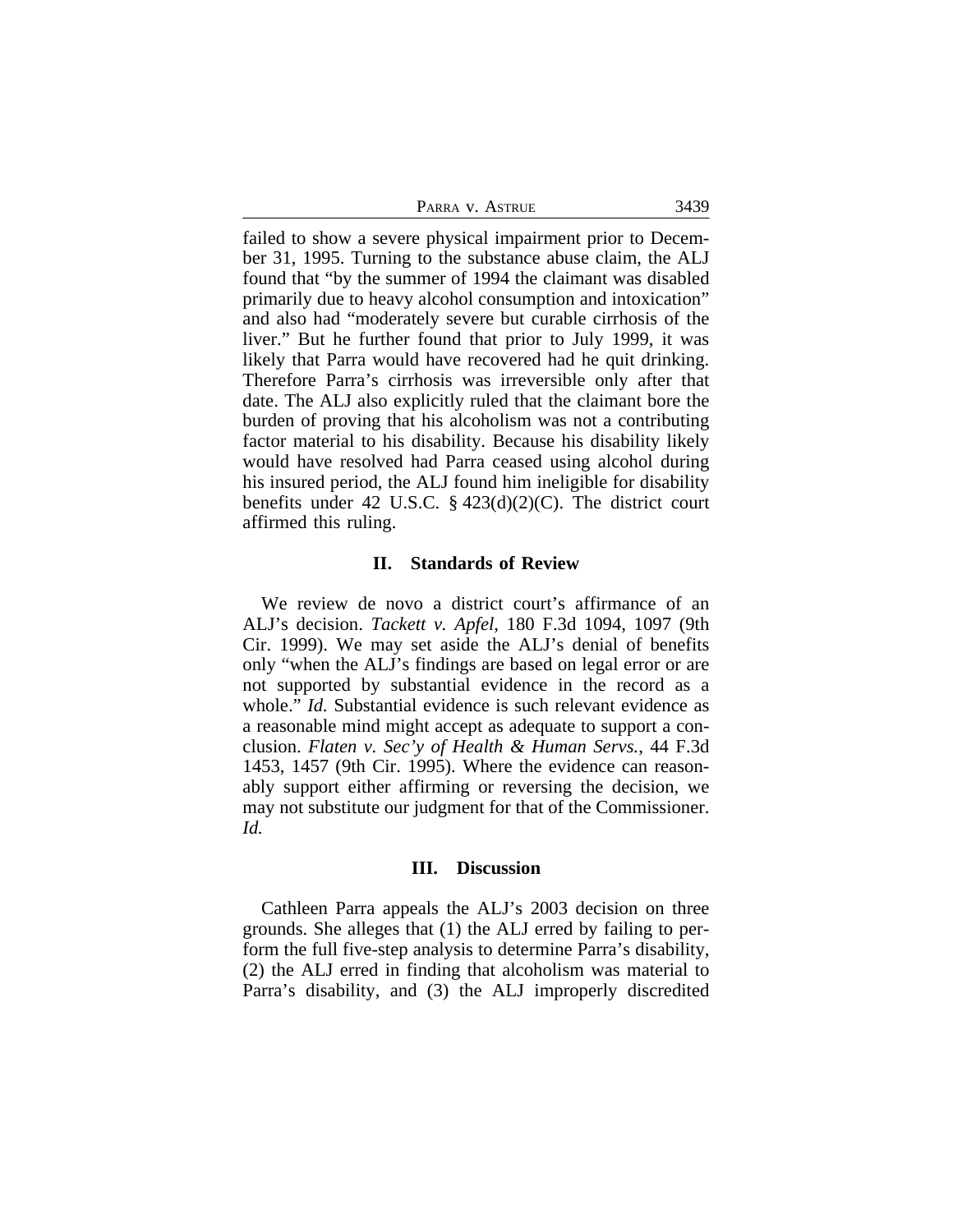Joseph and Cathleen Parra's testimony. We address each claim in turn.

## *A. The Five-Step Analysis*

**[1]** A claimant is disabled under Title II of the Social Security Act if he is unable "to engage in any substantial gainful activity by reason of any medically determinable physical or mental impairment which can be expected to result in death or . . . can be expected to last for a continuous period of not less than 12 months."  $42 \text{ U.S.C. }$  §  $423(d)(1)(A)$ . To determine whether a claimant meets this definition, the ALJ conducts a five-step sequential evaluation that asks (1) whether the claimant is presently engaging in substantially gainful activity; (2) whether the claimant has a severe impairment; (3) whether the impairment is listed, or equivalent to an impairment listed, in Appendix I of the regulations; (4) whether the impairment prevents the claimant from doing past relevant work; and (5) whether the impairment prevents the claimant from performing any other substantially gainful activity. 20 C.F.R. § 404.1520(a)(4). The claimant bears the burden of proving steps one through four, consistent with the general rule that "[a]t all times, the burden is on the claimant to establish [his] entitlement to disability insurance benefits." *Tidwell v. Apfel*, 161 F.3d 599, 601 (9th Cir. 1998). Once this prima facie case is established, the burden shifts to the Commissioner at the fifth step to show that the claimant may perform other gainful activity. *See Tackett*, 180 F.3d at 1098.

**[2]** "A finding of 'disabled' under the five-step inquiry does not automatically qualify a claimant for disability benefits." *Bustamante v. Massanari*, 262 F.3d 949, 954 (9th Cir. 2001). Under 42 U.S.C. § 423(d)(2)(C), a claimant cannot receive disability benefits "if alcoholism or drug addiction would . . . be a contributing factor material to the Commissioner's determination that the individual is disabled." Congress adopted this amendment in 1996 as part of the Contract with America Advancement Act ("CAAA"), Public Law 104-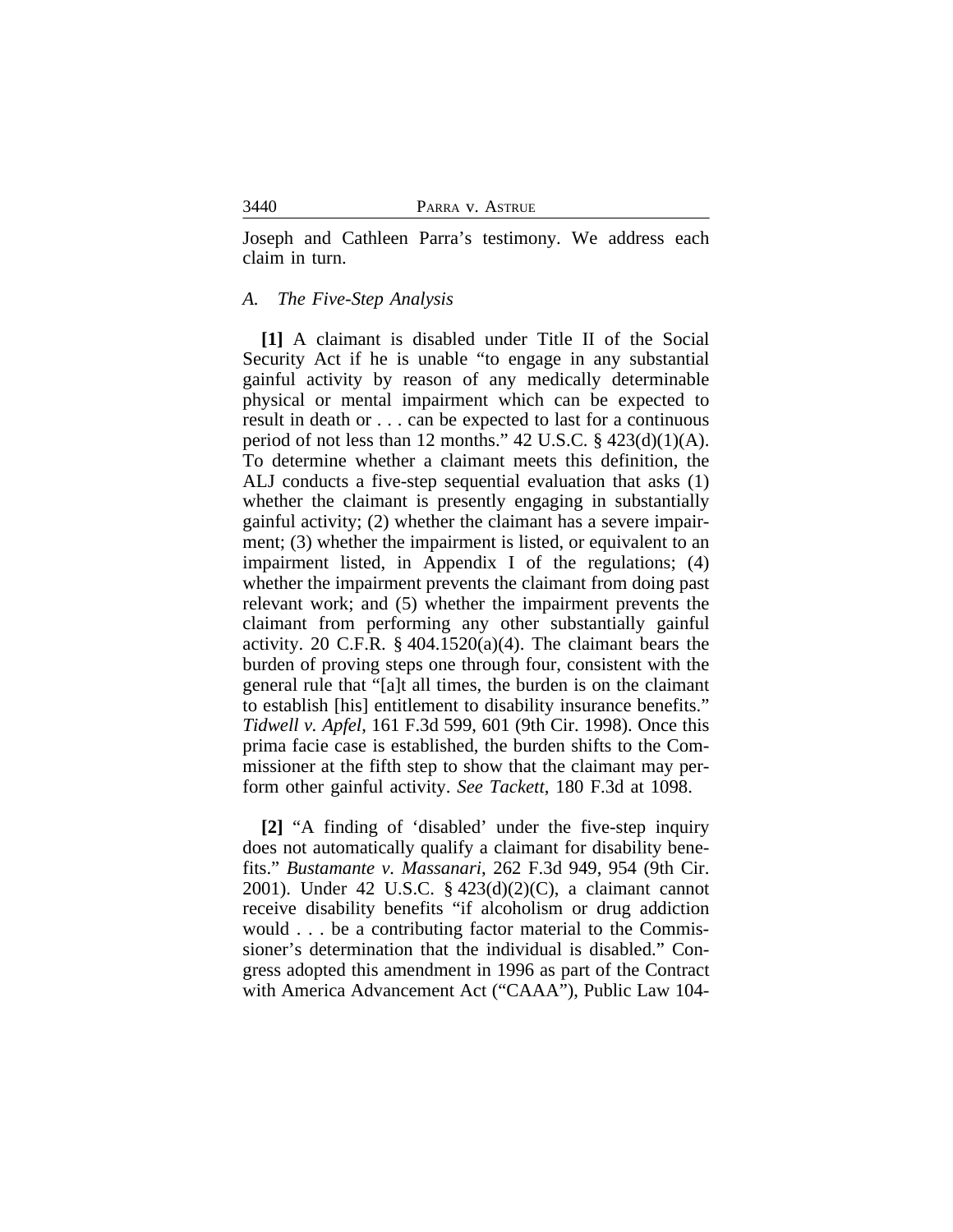PARRA V. ASTRUE 3441

121. As we have previously explained, the purpose of the CAAA was "to discourage alcohol and drug abuse, or at least not to encourage it with a permanent government subsidy." *Ball v. Massanari*, 254 F.3d 817, 824 (9th Cir. 2001). Under the implementing regulations, the ALJ must conduct a drug abuse and alcoholism analysis ("DAA Analysis") by determining which of the claimant's disabling limitations would remain if the claimant stopped using drugs or alcohol. 20 C.F.R. § 404.1535(b). If the remaining limitations would still be disabling, then the claimant's drug addiction or alcoholism is not a contributing factor material to his disability. If the remaining limitations would not be disabling, then the claimant's substance abuse is material and benefits must be denied. *Id.*

Appellant asserts that the ALJ erred by failing to conduct the full five-step analysis to determine that Parra's cirrhosis was disabling before conducting the DAA Analysis to determine if Parra's alcoholism was material. *See Bustamante,* 262 F.3d at 955 (holding ALJ must identify disability under fivestep procedure before conducting DAA Analysis to determine whether substance abuse was material to disability). We agree with appellant that the ALJ's findings regarding Parra's cirrhosis are ambiguous. In his decision, the ALJ initially states that "the claimant did not have a severe physical impairment prior to the date last insured of December 31, 1995." Later, however, the ALJ finds that "by the summer of 1994 the claimant was disabled primarily due to heavy alcohol consumption and intoxication" and also had "moderately severe but curable cirrhosis of the liver." After engaging in the DAA Analysis to examine the effects of Parra's alcoholism on his cirrhosis, the ALJ concludes that "[s]ince July 1, 1999, the medical evidence establishes the claimant had hepatitis, cirrhosis of the liver, hepatocellular carcinoma and alcoholism. He did not have an impairment or combination of impairments listed in or medically equal to one listed in Appendix 1, Subpart P, Regulations No. 4. Prior to July 1, 1999 the claimant's primary impairment was alcoholism."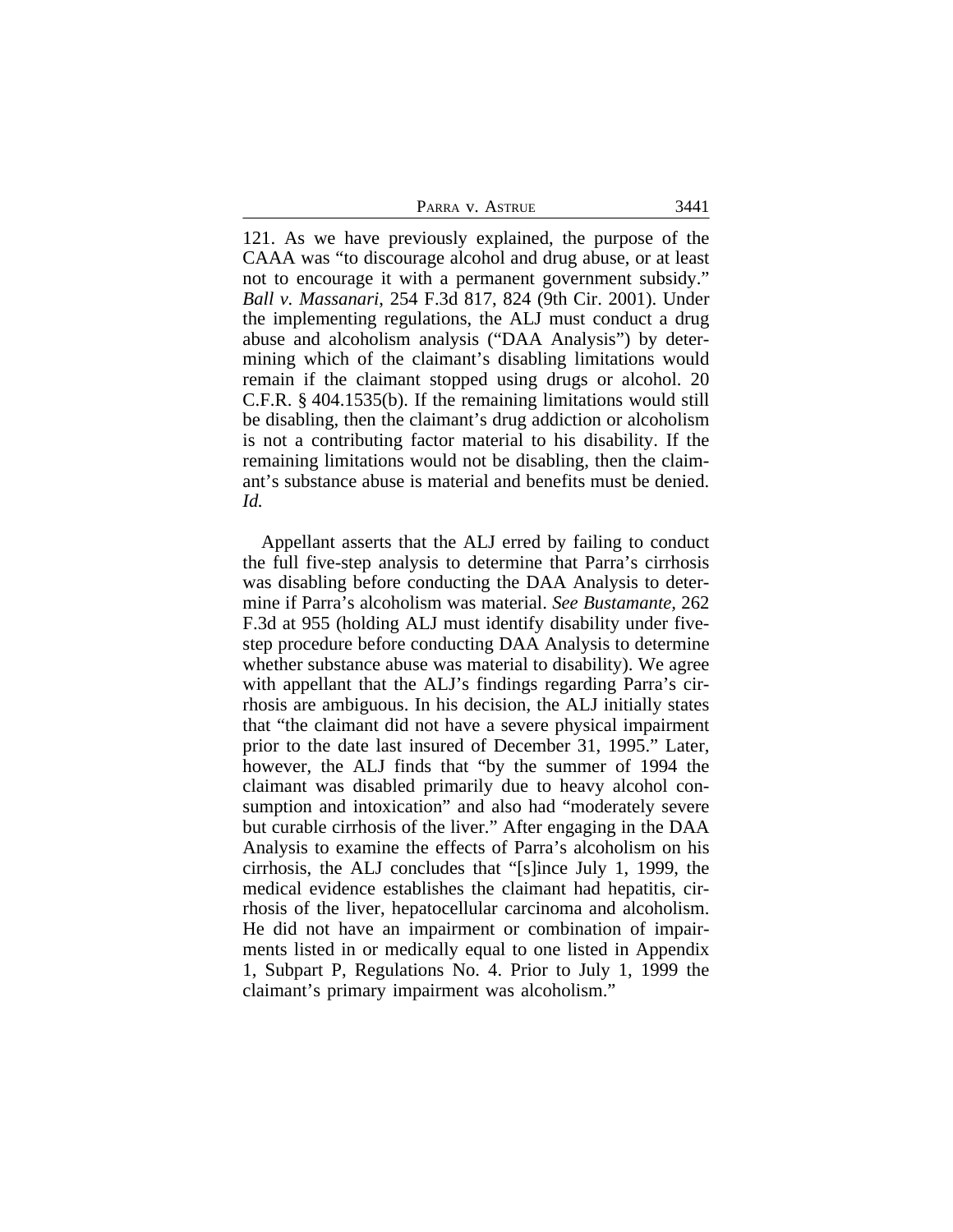|  |  | PARRA V. ASTRUE |  |
|--|--|-----------------|--|
|--|--|-----------------|--|

**[3]** Nonetheless, while the ALJ's five-step analysis is not completely clear, we find any error in this regard to be harmless. *See Curry v. Sullivan*, 925 F.2d 1127, 1131 (9th Cir. 1990) (finding ALJ error harmless because it did not affect the result). Although the decision does not explicitly label Parra's cirrhosis as disabling, the ALJ gave Parra the benefit of the doubt: the DAA Analysis assumed that Parra's cirrhosis was disabling and focused correctly upon whether abstinence would have cured this disability before his insurance lapsed.**<sup>2</sup>** Because the DAA Analysis assumed Parra's cirrhosis was disabling, any error in arriving at that initial conclusion would not affect the ALJ's ultimate decision that Parra's alcoholism was material to his cirrhosis. We therefore reject this proffered ground for reversal.

#### *B. The DAA Analysis*

3442

Appellant next argues that the ALJ erred in finding Parra ineligible for benefits because his alcoholism was a contributing factor material to his disability under 42 U.S.C. § 423(d)(2)(C). Once medical evidence of Parra's alcoholism surfaced, the ALJ placed the burden of proof upon the claimant to establish that Parra's alcoholism was not a contributing factor material to his disability, by showing he would have remained disabled had he stopped drinking in 1995. Appellant asserts that this holding was erroneous. Once a claimant satisfies the five-step analysis, she argues, the Commissioner should bear the burden of proving that benefits should be denied. Appellant analogizes to cases involving termination of benefits, wherein the Commissioner must prove that a claimant previously adjudged disabled has recovered sufficiently to

<sup>&</sup>lt;sup>2</sup>The finding that Parra had no "severe physical impairment" prior to December 31, 1995 appears in the section of the decision addressing his bursitis claim, before the ALJ discusses the effects of his alcoholism. In context, this statement is better understood as merely a recognition that Parra's non-alcohol-related impairments did not constitute a disability—a finding supported by the record and seemingly not challenged on appeal.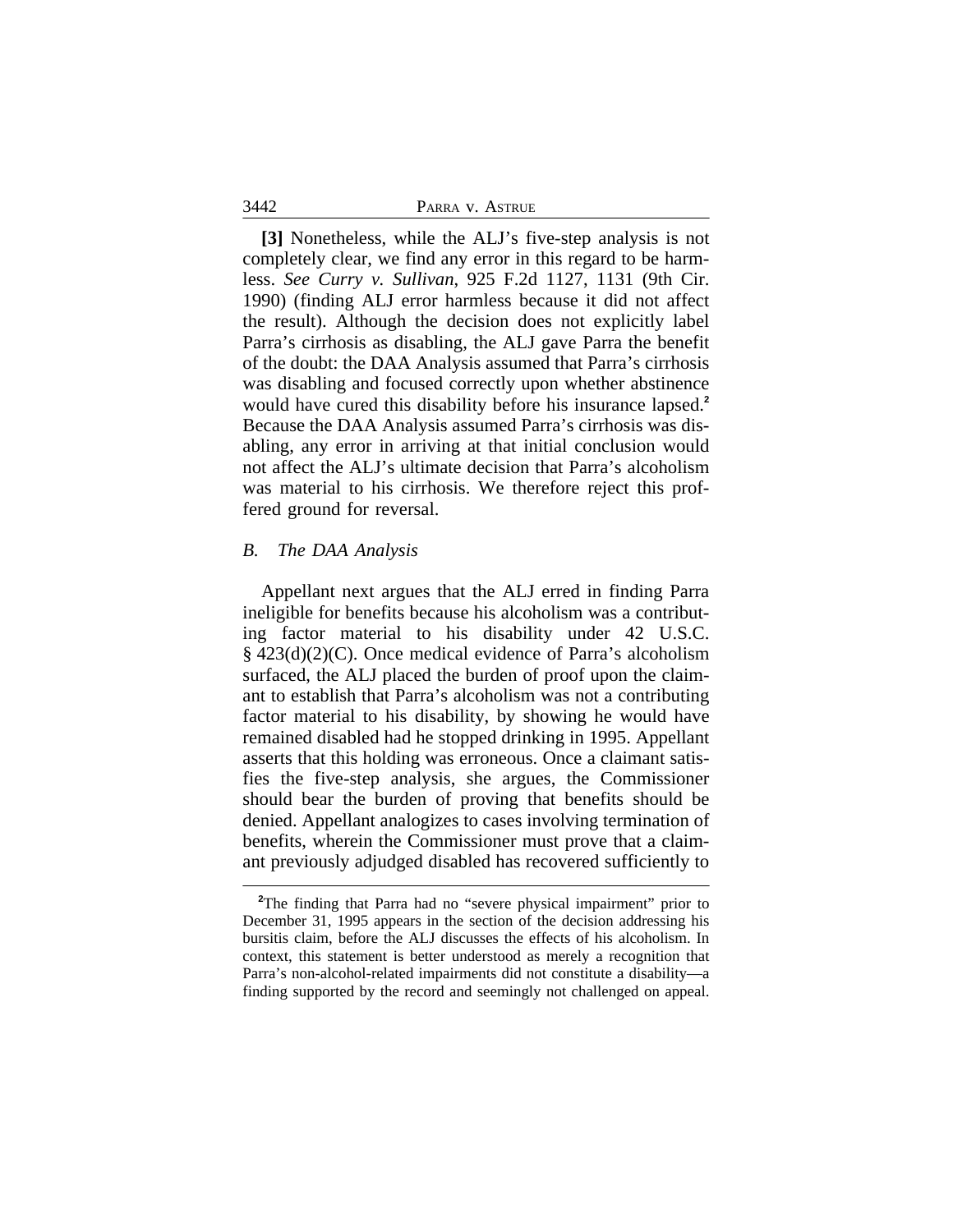| PARRA V. ASTRUE | 3443 |
|-----------------|------|
|-----------------|------|

return to work. *See, e.g.*, *Bellamy v. Sec'y of Health & Human Servs.*, 755 F.2d 1380, 1381 (9th Cir. 1985).

**[4]** Our prior opinions have explicitly left open the issue of which party bears the burden of proof under 42 U.S.C. § 423(d)(2)(C). We placed the burden upon the claimant in *Ball*, 254 F.3d at 821, although a later opinion correctly described this language as dicta. *See Bustamante*, 262 F.3d at 955 n.1. We note that each circuit to have considered the issue has placed the burden squarely upon the claimant. *See, e.g., Doughty v. Apfel*, 245 F.3d 1274, 1276 (11th Cir. 2001); *Mittlestedt v. Apfel*, 204 F.3d 847, 852 (8th Cir. 2000); *Brown v. Apfel*, 192 F.3d 492, 498 (5th Cir. 1999). Our own case law has suggested the same. *See Sousa v. Callahan*, 143 F.3d 1240, 1245 (9th Cir. 1998) (remanding to allow claimant "an opportunity to present evidence as to whether claimant's disability would have continued if she stopped using drugs or alcohol"). This approach is consistent with the general rule that "[a]t all times, the burden is on the claimant to establish [his] entitlement to disability insurance benefits." *Tidwell*, 161 F.3d at 601. Moreover, placing the burden on the claimant is practical because the claimant "is the party best suited to demonstrate whether [he] would still be disabled in the absence of drug or alcohol addiction." *Brown*, 192 F.3d at 498.

**[5]** Appellant's reliance on cases involving the termination of benefits is misplaced. As *Bellamy* makes clear, the Commissioner's burden in termination cases stems from the notion that "*[o]nce a claimant has been found to be disabled* [ ] a presumption of continuing disability arises in [his] favor." *Bellamy*, 755 F.2d at 1381 (emphasis added). But the CAAA amended the definition of "disability" under the Social Security Act, such that an individual "shall not be considered disabled" if drug or alcohol use is material to his disability. In other words, the presumption driving *Bellamy* has not yet attached when the DAA Analysis is performed because the agency has yet to determine whether the claimant is disabled.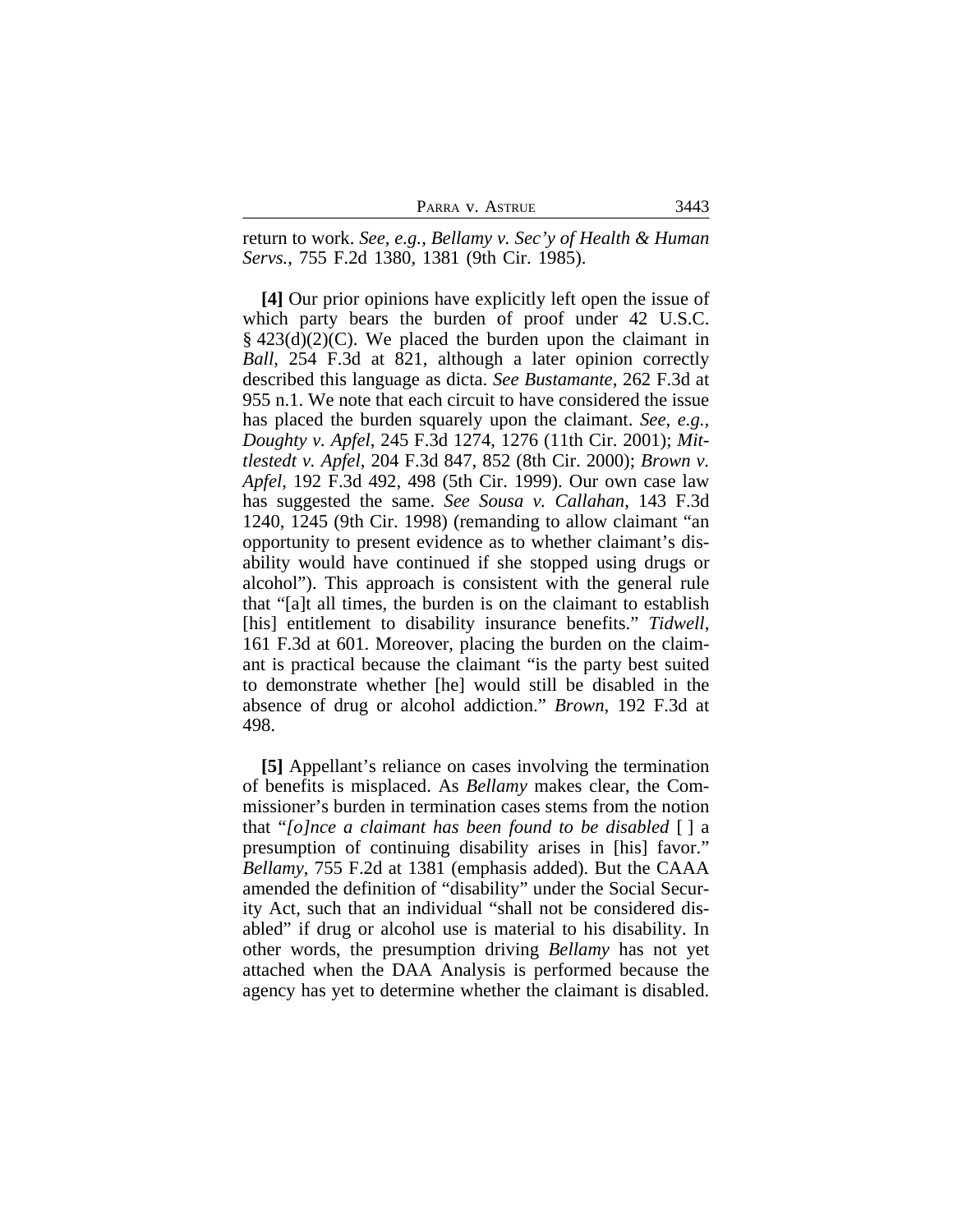| 3444 | PARRA V. ASTRUE |
|------|-----------------|
|------|-----------------|

"Unquestionably, proving disability is [claimant's] burden, and any amendment to the definition of disability logically impacts [his] burden." *Brown*, 192 F.3d at 498; *see also Bellamy*, 755 F.2d at 1381 ("Social Security disability benefits claimants have the burden of proving disability."). We thus make explicit what was intimated by our earlier cases, that the claimant bears the burden of proving that drug or alcohol addiction is not a contributing factor material to his disability.

**[6]** Appellant failed to carry this burden. The record offers no evidence supporting the notion that the disabling effects of Parra's cirrhosis would have remained had he stopped drinking before December 31, 1995. Dr. Marmorstein testified that cirrhosis, caused by alcohol abuse, is generally reversible and that the medical records support a finding that Parra's cirrhosis was irreversible only after July 1, 1999. Dr. Marmorstein explained that he had no reason to believe that Parra's condition would not have improved had Parra quit drinking in 1995. When pressed by Parra's counsel, he reiterated several times that "there is no way for me to know" whether Parra's cirrhosis was irreversible in 1994 or 1995 because the record was insufficient to support a conclusion either way.**<sup>3</sup>**

Appellant argues that Dr. Marmorstein's testimony was inconclusive on this point, and that inconclusive testimony is sufficient to satisfy the claimant's burden of proof under the

<sup>&</sup>lt;sup>3</sup>The ALJ also cited the 1994 report of psychologist Dr. Nancy McCarthy. Dr. McCarthy documented many of the mental impairments later cited by Parra and his daughter at the disability hearings. Without discussing Parra's liver damage, Dr. McCarthy wrote that these mental impairments were likely caused by excessive alcohol consumption and intimated that they would resolve if Parra stopped drinking. As appellant notes, Dr. McCarthy's report does not state that Parra's *cirrhosis* would have resolved with abstinence. But it does constitute substantial evidence to support a finding that his *disabling mental limitations*, which Dr. Marmorstein testified *may* have been caused by cirrhosis, would have resolved with abstinence. *See Tackett,* 180 F.3d at 1097 (court reviews whether ALJ's conclusions are "supported by substantial evidence in the record *as a whole*" (emphasis added)).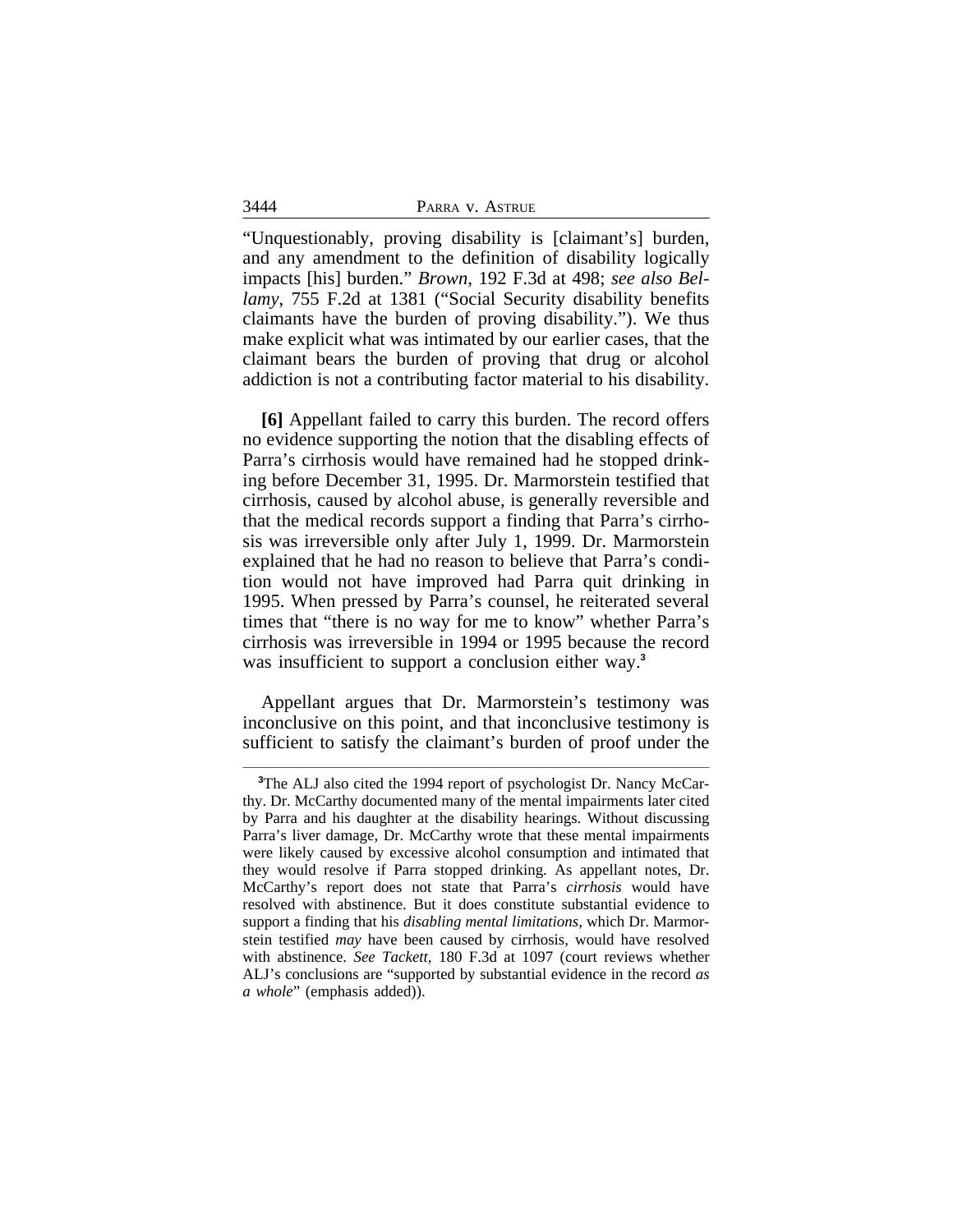| PARRA V. ASTRUE | 3445 |
|-----------------|------|
|                 |      |

statute. To support this claim, she relies upon two internal agency documents, HALLEX I-5-3-14A**<sup>4</sup>** and Emergency Teletype No. EM-96-94.**<sup>5</sup>** These documents, she argues, preclude a finding of materiality unless the medical evidence affirmatively shows that a disability will resolve with abstinence. We reject this argument, which effectively shifts the burden to the Commissioner to prove materiality. Assuming without deciding that the HALLEX and Teletype provisions apply to this situation, we have previously explained that internal agency documents such as these do not carry the force of law and are not binding upon the agency. *See, e.g.*, *Lowry v. Barnhart*, 329 F.3d 1019, 1023 (9th Cir. 2003); *Moore v. Apfel*, 216 F.3d 864, 868-69 (9th Cir. 2000). Therefore, they do not create judicially enforceable duties, and we will not review allegations of noncompliance with their provisions. *See Moore*, 216 F.3d at 869.

At most, these sources may represent the agency's unpromulgated interpretation of the statute's phrase "contributing factor material to the determination of disability." Such an interpretation is " 'entitled to respect' " but only to the extent that it has the " 'power to persuade.' " *Christensen v. Harris County*, 529 U.S. 576, 587 (2000) (quoting *Skidmore v. Swift*

**<sup>4</sup>**HALLEX is the Hearing, Appeals, and Litigation Law Manual, an internal agency guidebook. HALLEX I-5-3-14A states that a finding that DAA is material is appropriate "only when . . . there is sufficient and appropriate medical evidence to establish . . . the individual would not be considered to be disabled if he/she stopped using drugs and/or alcohol."

**<sup>5</sup>**On August 30, 1996, the SSA's Office of Disability sent this teletype to all hearing offices, responding to initial questions posed by the adoption of the CAAA. The relevant portion of the teletype explains that "a finding that DAA is material will be made only when the evidence establishes that the individual would not be disabled if he/she stopped using drugs/ alcohol." Therefore in "cases in which the evidence demonstrates multiple impairments, especially cases involving multiple mental impairments, where the MC/PC cannot project what limitations would remain if the individuals stopped using drugs/alcohol," the MC/PC "should record his/ her findings to that effect" and "the DE will find that DAA is not a contributing material factor to the determination of disability."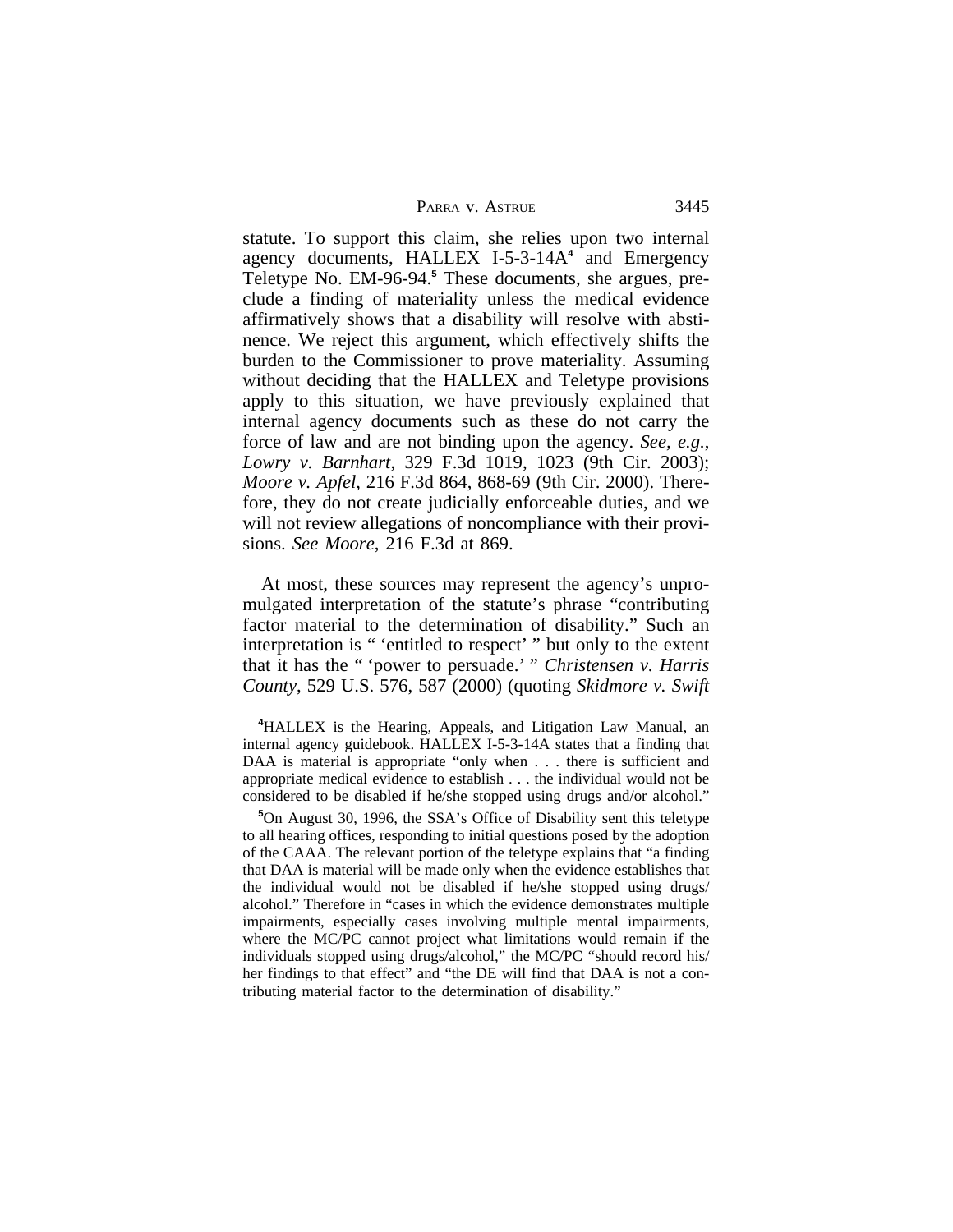*& Co.*, 323 U.S. 134, 140 (1944)). In this case, such an interpretation is unpersuasive because it contradicts the purpose of the statute. As noted above, Congress sought through the CAAA "to discourage alcohol and drug abuse, or at least not to encourage it with a permanent government subsidy." *Ball*, 254 F.3d at 824.**<sup>6</sup>** Appellant's proposed rule provides the opposite incentive. An alcoholic claimant who presents inconclusive evidence of materiality has no incentive to stop drinking, because abstinence may resolve his disabling limitations and cause his claim to be rejected or his benefits terminated. His claim would be guaranteed only as long as his substance abuse continues—a scheme that effectively subsidizes substance abuse in contravention of the statute's purpose.**<sup>7</sup>**

**[7]** In sum, we find that Parra bore the burden of proving that his alcoholism was not a contributing factor material to his cirrhosis-related disability. Dr. Marmorstein testified that abstinence generally ameliorates the effects of cirrhosis and that the record fails to show that Parra's cirrhosis was irreversible when his disability insurance lapsed. Therefore we conclude that the ALJ's denial of benefits under 42 U.S.C. § 423(d)(2)(C) was supported by substantial evidence and free of material error.

### *C. Credibility Determinations*

Finally, appellant asserts that the ALJ erred in finding that the testimony of Parra and his daughter lacked credibility.

3446

**<sup>6</sup>** *See also* H.R. Rep. No. 104-379, at 17 (1995) (explaining that the amendment eliminates "a perverse incentive that affronts working taxpayers and fails to serve the interests of addicts and alcoholics, many of whom use their disability checks to purchase drugs and alcohol, thereby maintaining their addictions").

<sup>&</sup>lt;sup>7</sup>The teletype elsewhere explains that a period of abstinence of one month or more is useful to test whether a claimant's substance abuse is material to his disability. Under appellant's interpretation of the teletype, the claimant has no incentive to undergo this period of abstinence, as doing so would only jeopardize his claim.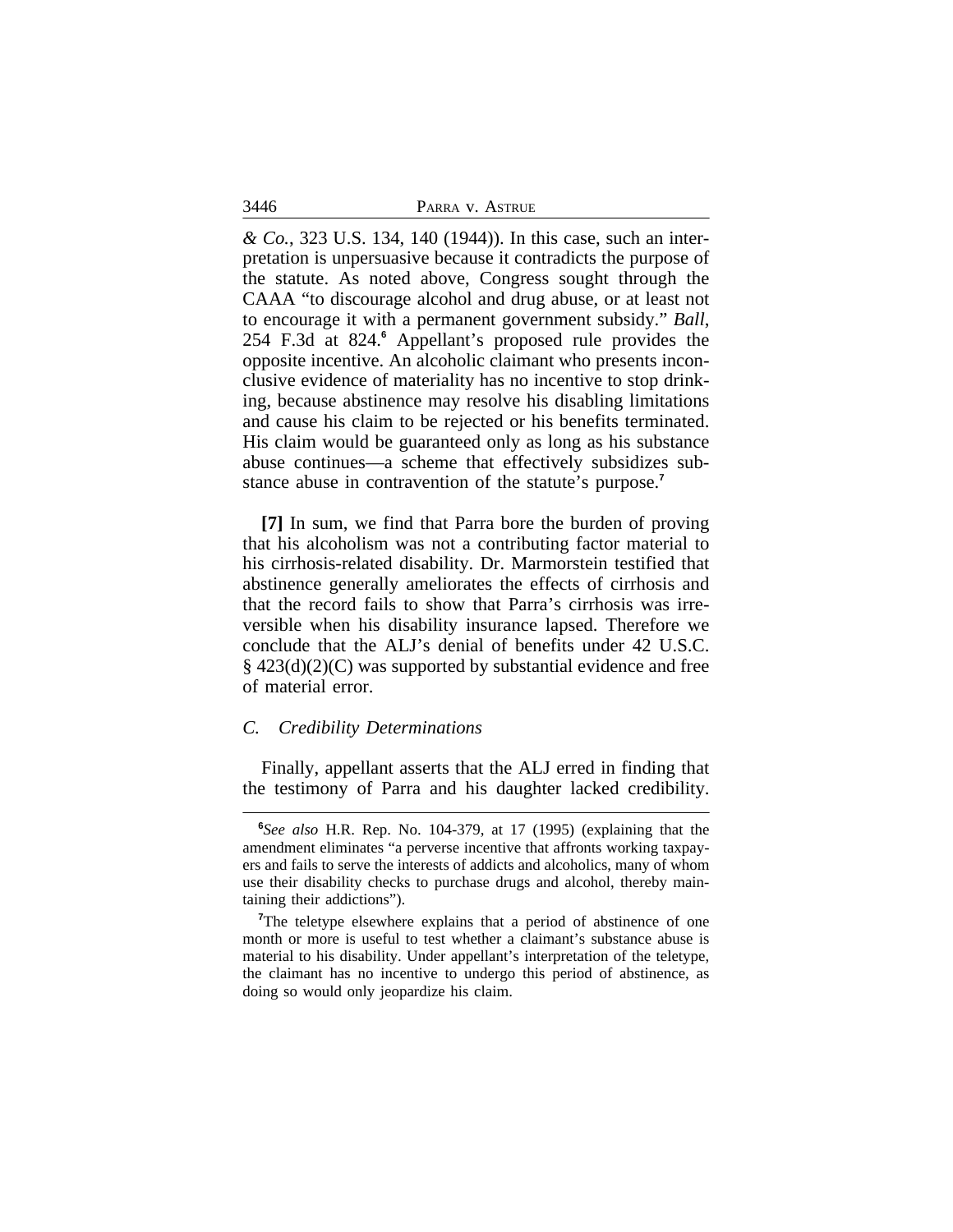Generally, "questions of credibility and resolution of conflicts in the testimony are functions solely" for the agency. *Sample v. Schweiker*, 694 F.2d 639, 642 (9th Cir. 1982) (internal quotation marks omitted). The ALJ must provide "clear and convincing" reasons to reject a claimant's subjective testimony, by specifically identifying "what testimony is not credible and what evidence undermines the claimant's complaints." *Lester v. Chater*, 81 F.3d 821, 834 (9th Cir. 1995). The ALJ may reject a third party's testimony upon giving a reason germane to that witness. *Crane v. Shalala*, 76 F.3d 251, 254 (9th Cir. 1996).

**[8]** Contrary to appellant's contentions, the ALJ did not find that Parra lacked credibility. The ALJ found that Parra was "generally credible with respect to his condition since July 1999" and stated more generally that he "concur[red] with the finding of the prior Administrative Law Judge" that prior to July 1999 Parra's primary impairment was alcoholism, but that he was disabled from July 1999 onward. The ALJ discounted some of Parra's subjective testimony regarding his bursitis pain. But to the extent that this constitutes a rejection of Parra's testimony, the ALJ provides clear and convincing reasons for doing so. The decision pointed to specific evidence in the record, including numerous medical reports, establishing that Parra's ailments were not severe impairments. For example, his subjective complaint of bursitis-related knee pain was contradicted by numerous Veterans Administration laboratory tests showing knee function within normal limits during Parra's insured period. These inconsistencies constitute significant and substantial reasons to find Parra's testimony less than completely credible. *See Morgan v. Comm'r of Soc. Sec. Admin.*, 169 F.3d 595, 600 (9th Cir. 1999). The ALJ also noted that Parra's physical ailments were treated with an over-the-counter pain medication. We have previously indicated that evidence of "conservative treatment" is sufficient to discount a claimant's testimony regarding severity of an impairment. *Johnson v. Shalala*, 60 F.3d 1428, 1434 (9th Cir. 1995). We therefore find no error.